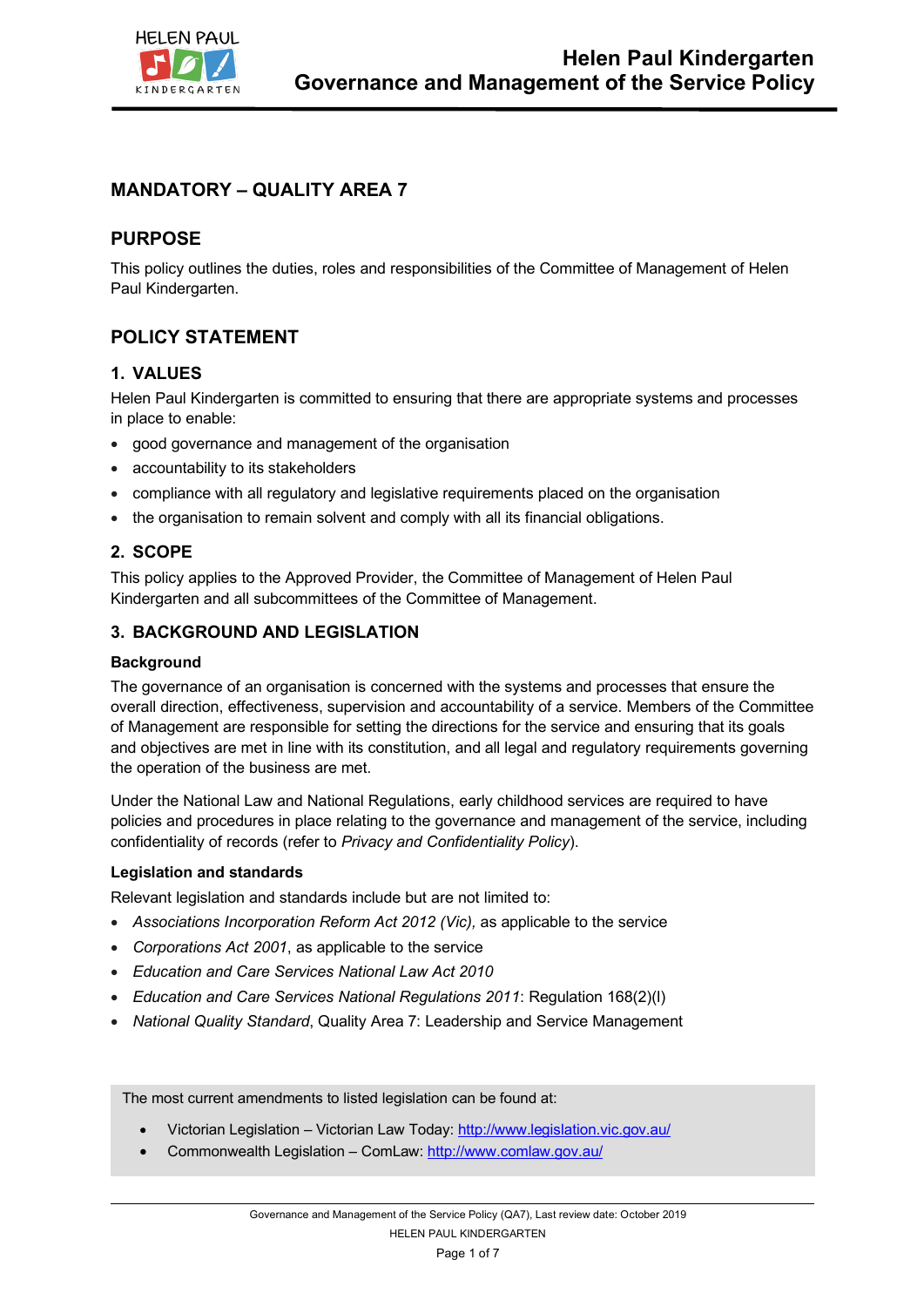

# **4. DEFINITIONS**

The terms defined in this section relate specifically to this policy. For commonly used terms e.g. Approved Provider, Nominated Supervisor, Regulatory Authority etc. refer to the *General Definitions* section of the Policy Folder.

**Actual conflict of interest:** One where there is a real conflict between a Committee of Management member's responsibilities and their private interests.

**Conflict of interest:** An interest that may affect, or may appear reasonably likely to affect, the judgement or conduct of a member (or members) of the Committee of Management or subcommittee, or may impair their independence or loyalty to the service. A conflict of interest can arise from avoiding personal losses as well as gaining personal advantage, whether financial or otherwise, and may not only involve the member of the Committee of Management or subcommittee, but also their relatives, friends or business associates.

**Ethical practice:** A standard of behaviour that the service deems acceptable in providing their services.

**Governance:** The process by which organisations are directed, controlled and held to account. It encompasses authority, accountability, stewardship, leadership, directions and control exercised in the organisation (Australian National Audit Office, 1999).

**Interest:** Anything that can have an impact on an individual or a group.

**Perceived conflict of interest:** Arises where a third party could form the view that a Committee of Management member's private interests could improperly influence the performance of their duties on the Committee of Management, now or in the future.

**Potential conflict of interest:** Arises where a Committee of Management member has private interests that could conflict with their responsibilities.

**Private interests:** Includes not only a Committee of Management member's own personal, professional or business interests, but also those of their relatives, friends or business associates.

### **5. SOURCES AND RELATED POLICIES**

#### **Sources**

- *ELAA Early Childhood Management Manual, Version 2 2013*
- Our Community: www.ourcommunity.com.au
- Justice Connect: http://www.justiceconnect.org.au/

#### **Service policies**

- *Code of Conduct Policy*
- *Complaints and Grievances Policy*
- *Privacy and Confidentiality Policy*

### **PROCEDURES**

#### **The Approved Provider is responsible for:**

• ensuring that the service has appropriate systems and policies in place for the effective governance and management of the service.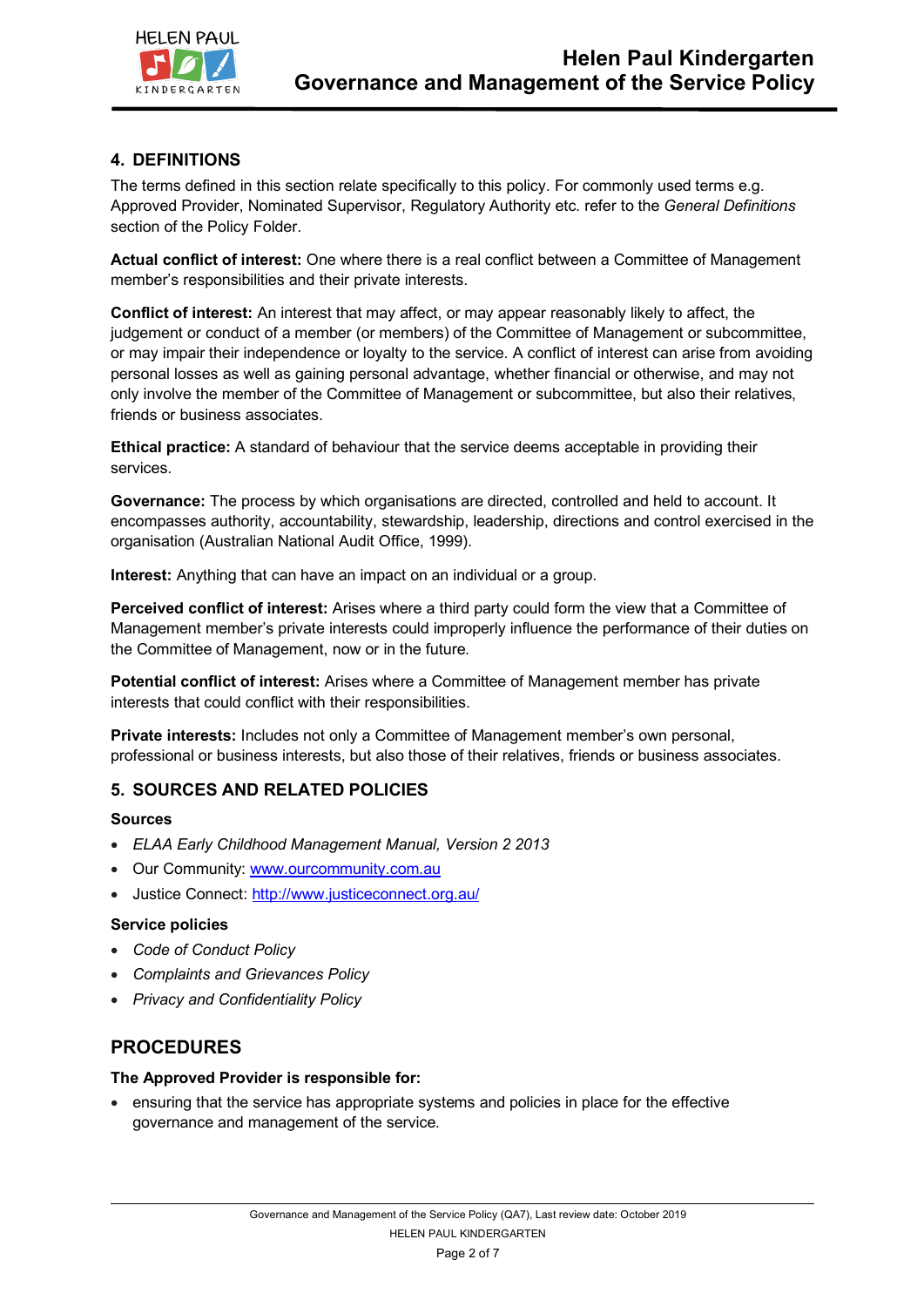

# **CORE ELEMENTS OF THE GOVERNANCE MODEL**

The following are the core elements of the governance systems at Helen Paul Kindergarten for which the Committee of Management is responsible:

#### **Stewardship/custodianship**

Ensure:

- the service pursues its stated purpose and remains viable
- budget and financial accountability to enable ongoing viability and making best use of the service's resources
- the service manages risks appropriately.

#### **Leadership, forward planning and guidance**

Provide leadership, forward planning and guidance to the service, particularly in relation to developing a strategic culture and directions.

#### **Authority, accountability, and control**

- Monitor and oversee management including ensuring that good management practices and appropriate checks and balances are in place.
- Be accountable to members of the service.
- Maintain focus, integrity and quality of service.
- Oversee legal functions and responsibilities.
- Declare any actual, potential or perceived conflicts of interest (refer to *Definitions* and Attachment 1 – Sample *Conflict of interest disclosure statement)*.

## **LEGAL LIABILITIES OF MEMBERS OF THE COMMITTEE OF MANAGEMENT**

The Committee of Management at Helen Paul Kindergarten is responsible under the constitution to take all reasonable steps to ensure that the laws and regulations relating to the operation of the service are observed. Members of the Committee of Management are responsible for ensuring that:

- adequate policies and procedures are in place to comply with the legislative and regulatory requirements placed on the service
- appropriate systems are in place to monitor compliance
- reasonable care and skill is exercised in fulfilling their roles as part of the governing body of the service
- they act honestly, and with due care and diligence
- they do not use information they have access to, by virtue of being on the Committee of Management improperly
- they do not use their position on the Committee of Management for personal gain or put individual interests ahead of responsibilities.

## **RESPONSIBILITIES OF THE COMMITTEE OF MANAGEMENT**

The Committee of Management of Helen Paul Kindergarten is responsible for:

• developing coherent aims and goals that reflect the interests, values and beliefs of the members and staff, and the stated aims of the service, and have a clear and agreed philosophy which guides business decisions and the work of the Committee of Management and staff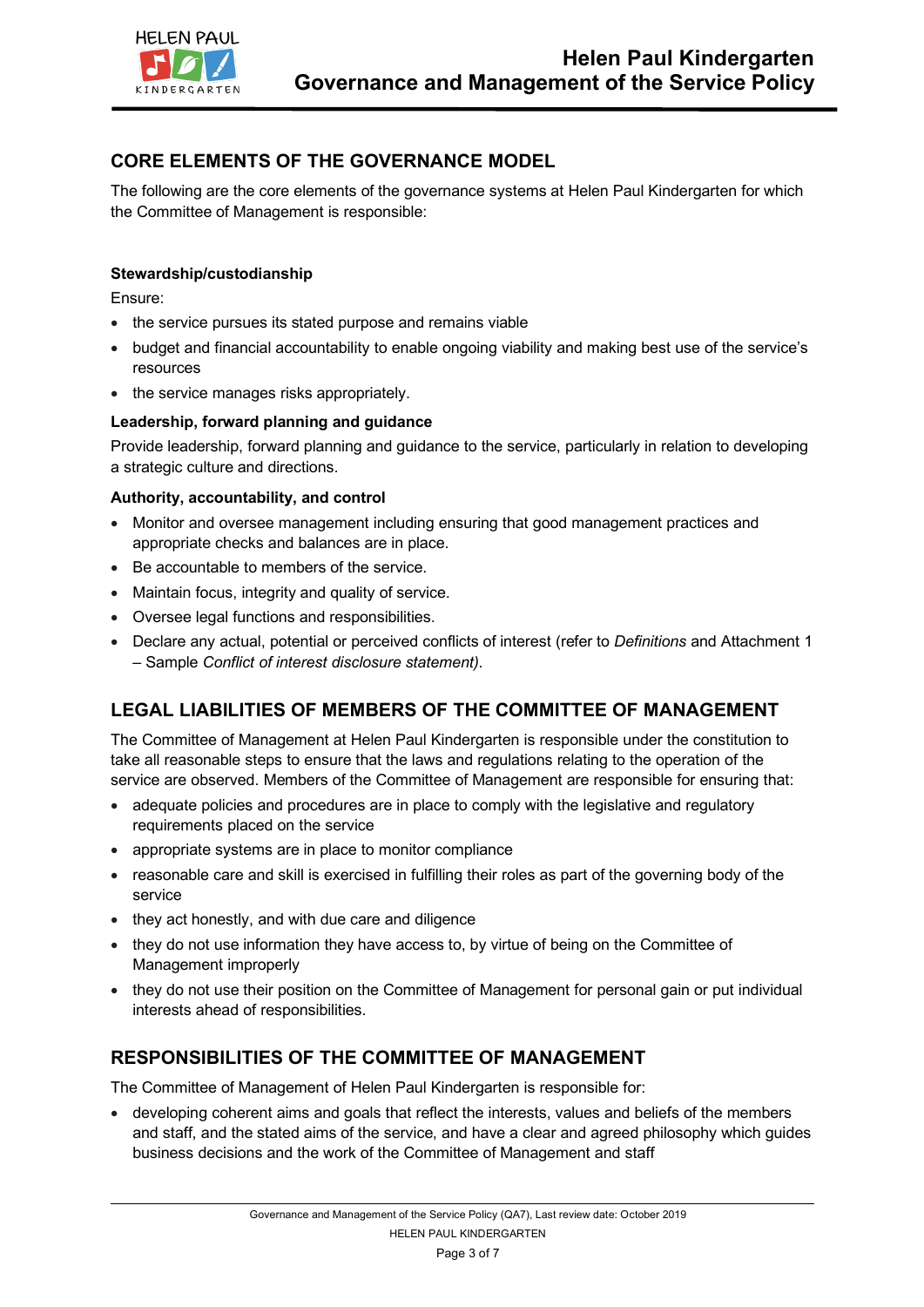

- ensuring there is a sound framework of policies and procedures that complies with all legislative and regulatory requirements, and that enables the daily operation of the service to be geared towards the achievement of the service's vision and mission
- establishing clearly defined roles and responsibilities for the members of the Committee of Management, individually and as a collective, management and staff, and clearly articulate the relationship between the Committee of Management, staff and members of the service
- developing ethical standards and a code of conduct (refer to *Code of Conduct Policy*) which guide actions and decisions in a way that is transparent and consistent with the goals, values and beliefs of the service
- undertaking strategic planning and risk assessment on a regular basis and having appropriate risk management strategies in place to manage risks faced by the service
- ensuring that the actions of and decisions made by the Committee of Management are transparent and will help build confidence among members and stakeholders
- reviewing the service's budget and monitoring financial performance and management to ensure the service is solvent at all times, and has good financial strength
- approving annual financial statements and providing required reports to government
- setting and maintaining appropriate delegations and internal controls
- appointing senior staff (e.g. the CEO or Director, if the service is large) or all staff (if the service is small), and monitoring their performance
- evaluating and improving the performance of the Committee of Management
- focusing on the strategic directions of the organisation and avoiding involvement in day-to-day operational decisions, particularly where the authority is delegated to senior management staff within the service.

## **CONFIDENTIALITY**

All members of the Committee of Management and subcommittees who gain access to confidential, commercially-sensitive and other information of a similar nature, whether in the course of their work or otherwise, shall not disclose that information to anyone unless the disclosure of such information is required by law (refer to *Privacy and Confidentiality Policy*).

Members of the Committee of Management and subcommittees shall respect the confidentiality of those documents and deliberations at Committee of Management or subcommittee meetings, and shall not:

- disclose to anyone the confidential information acquired by virtue of their position on the Committee of Management or subcommittee
- use any information so acquired for their personal or financial benefit, or for the benefit of any other person
- permit any unauthorised person to inspect, or have access to, any confidential documents or other information.

This obligation, placed on a member of the Committee of Management or subcommittee, shall continue even after the individual has completed their term and is no longer on the Committee of Management or subcommittee.

The obligation to maintain confidentiality also applies to any person who is invited to any meetings of the Committee of Management or subcommittee as an observer or in any other capacity.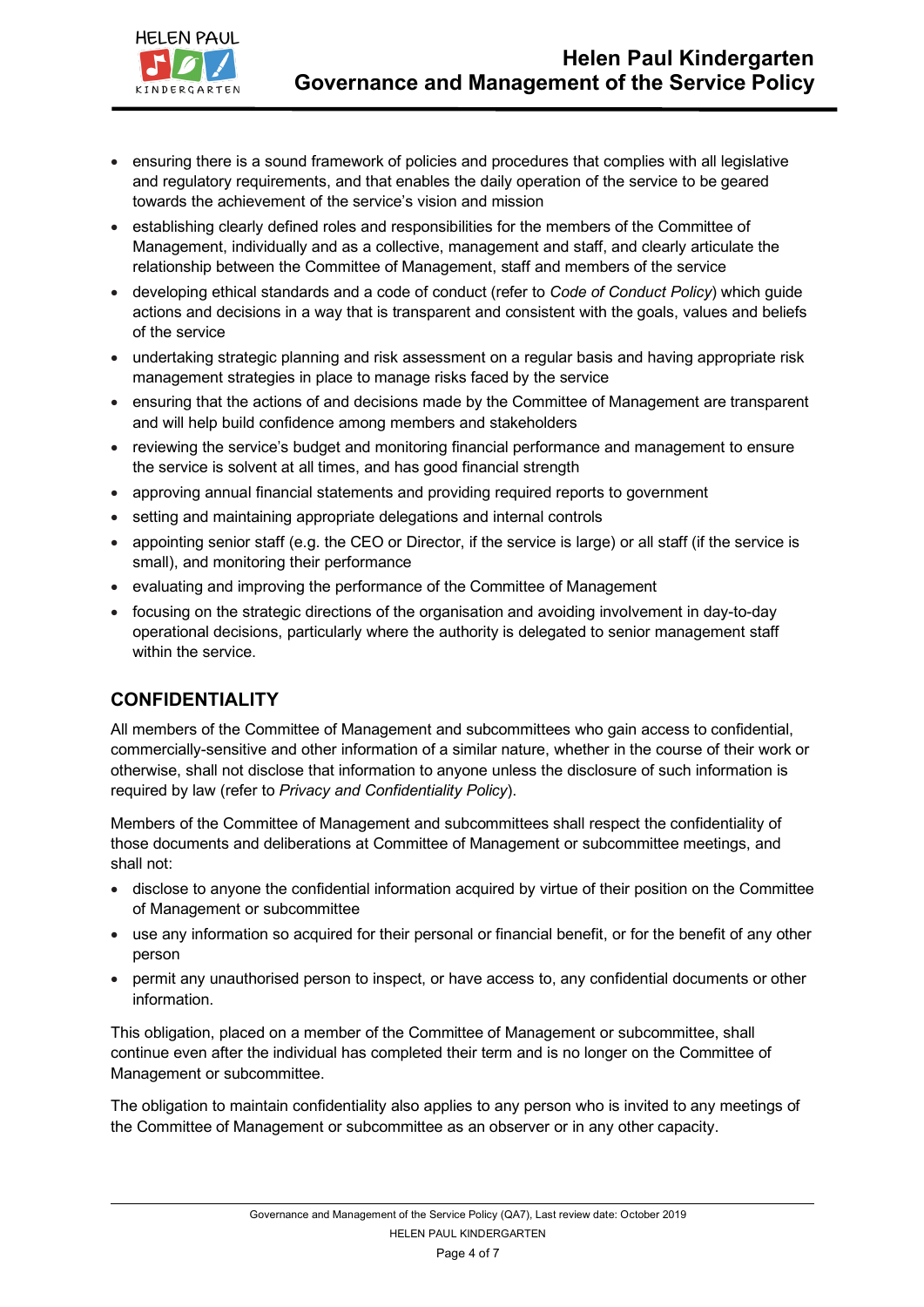

# **ETHICAL PRACTICE**

The following principles will provide the ethical framework to guide the delivery of services at Helen Paul Kindergarten:

- treating colleagues, parents/guardians, children, suppliers, public and other stakeholders respectfully and professionally at all times
- dealing courteously with those who hold differing opinions
- respecting cultural differences and diversity within the service, and making every effort to encourage and include all children and families in the community
- having an open and transparent relationship with government, supporters and other funders
- operating with honesty and integrity in all work
- being open and transparent in making decisions and undertaking activities, and if that is not possible, explaining why
- working to the standards set under the *National Quality Framework* and all applicable legislation as a minimum, and striving to continually improve the quality of the services delivered to the community
- disclosing conflicts of interest as soon as they arise and effectively managing them (refer to Attachment 1 – Sample *Conflict of interest disclosure statement*)
- recognising the support and operational contributions of others in an appropriate manner
- assessing and minimising the adverse impacts of decisions and activities on the natural environment.

# **MANAGING CONFLICTS OF INTEREST**

Conflicts of interest, whether actual, potential or perceived (refer to *Definitions*), must be declared by all members of the Committee of Management or subcommittee, and managed effectively to ensure integrity and transparency (refer to Attachment 1 – *Conflict of interest disclosure statement)*.

Every member of the Committee of Management or subcommittee has a continuing responsibility to scrutinise their transactions, external business interests and relationships for potential conflicts and to make such disclosures in a timely manner as they arise.

The following process will be followed to manage any conflicts of interest:

- whenever there is a conflict of interest, as defined in this policy, the member concerned must notify the President of such conflict, as soon as possible after identifying the conflict
- the member who is conflicted must not be present during the meeting of the Committee of Management or subcommittee where the matter is being discussed, or participate in any decisions made on that matter. The member concerned must provide the Board or committee with any and all relevant information they possess on the particular matter
- the minutes of the meeting must reflect that the conflict of interest was disclosed and appropriate processes followed to manage the conflict.

A *Conflict of interest disclosure statement* (refer to Attachment 1) must be completed by each member of the Committee of Management and subcommittee upon his or her appointment and annually thereafter. If the information in this statement changes during the year, the member shall disclose the change to the President, and revise the disclosure statement accordingly.

All violations of the requirement to disclose and manage conflicts shall be dealt with in accordance with the constitution of Helen Paul Kindergarten.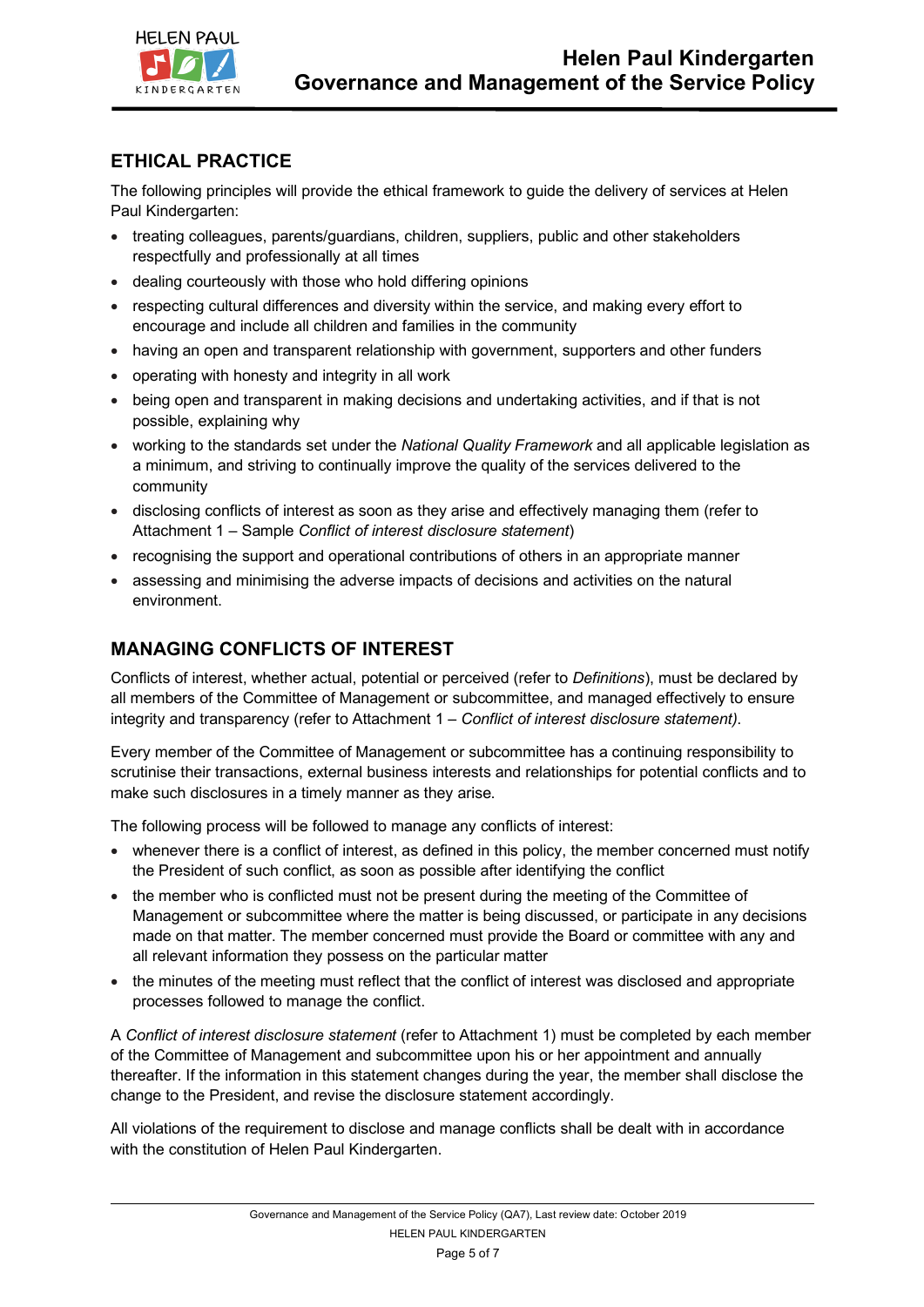

# **EVALUATION**

In order to assess whether the values and purposes of the policy have been achieved, the Committee of Management will:

- regularly seek feedback from everyone affected by the policy regarding its effectiveness
- monitor the implementation, compliance, complaints and incidents in relation to this policy
- keep the policy up to date with current legislation, research, policy and best practice
- revise the policy and procedures as part of the service's policy review cycle, or as required
- notify parents/guardians at least 14 days before making any changes to this policy or its procedures.

# **ATTACHMENTS**

• Attachment 1: *Conflict of interest disclosure statement*

## **AUTHORISATION**

This policy was adopted by the Approved Provider of Helen Paul Kindergarten on 7 October 2019

## **REVIEW DUE: 2021**